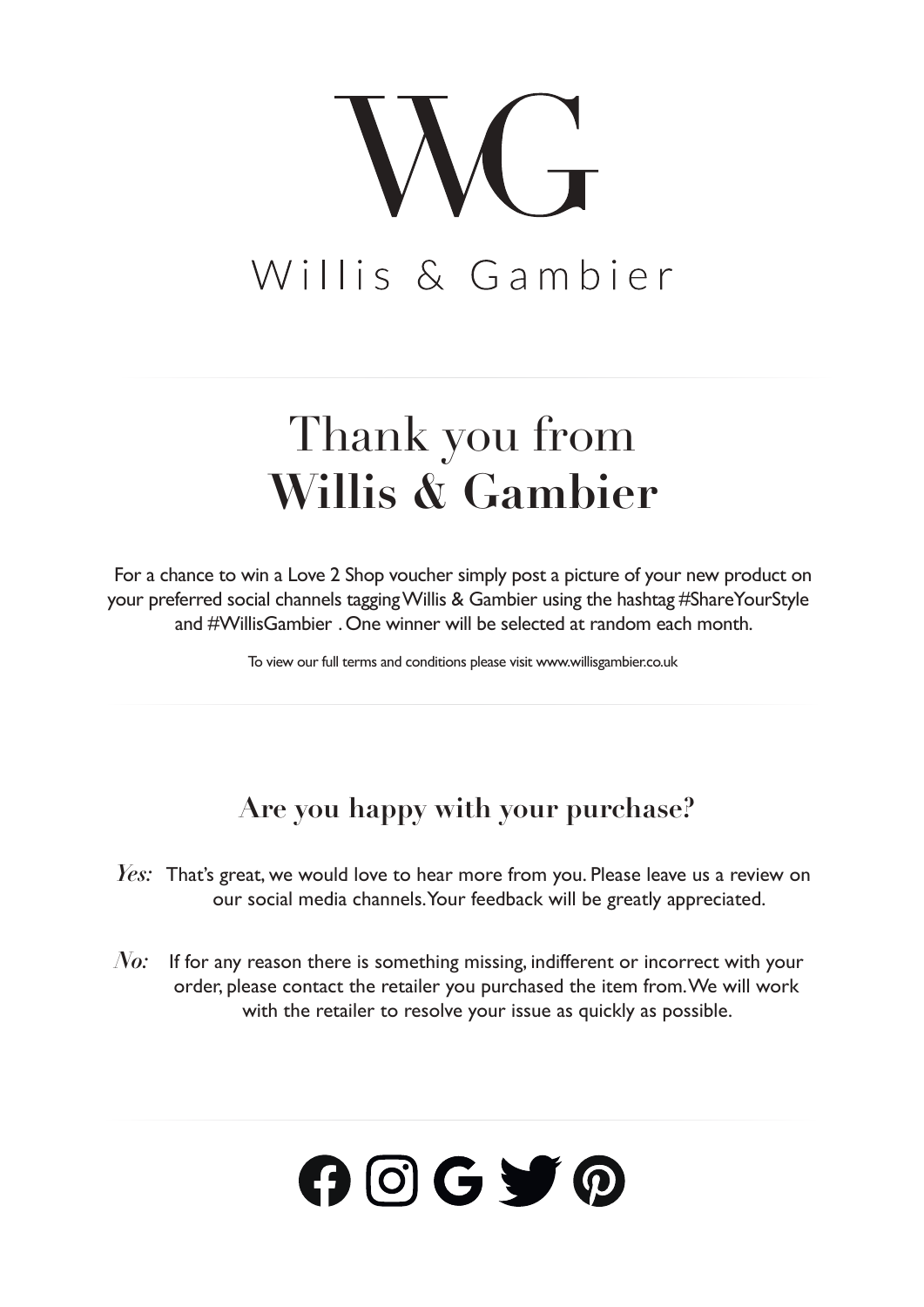



## **Step By Step Assembly Instructions**

#### **PRE-ASSEMBLY PREPARATION**

1. Please check the part contents before attempting to assemble this product. A full checklist of components is given in this leaflet. If any components are missing, please contact the retailer from whom you bought this product.

2. This product is **HEAVY**, it should be assembled as near as possible to the point of use. **TAKE CARE WHEN LIFTING** to avoid personal injury and (or) damage to the product.

3. This product takes approximately 90 MINUTES to assemble with **2 PEOPLE**.

4. The fittings pack contains **SMALL ITEMS** which should be **KEPT AWAY FROM YOUNG CHILDREN.**

- 5. Read this leaflet in full before commencing assembly.
- 6. You will require a cross head screwdriver to assemble this product.
- 7. **WE RECOMMEND** that you lay a protective cloth on your carpet to prevent marking.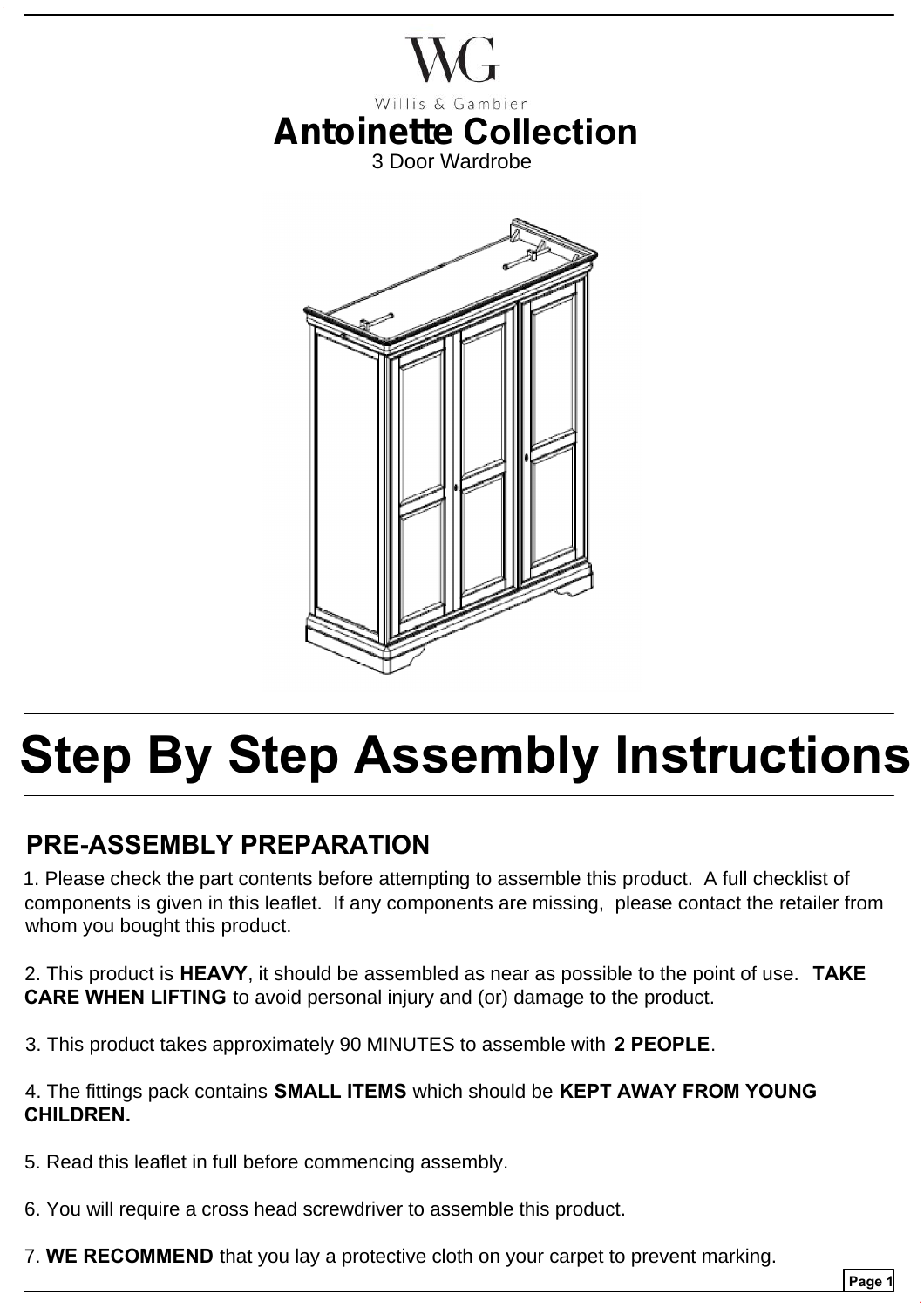

| <b>Panel and Fittings Identification</b> |                        |      |                   |                                   |      |             |                                   |      |
|------------------------------------------|------------------------|------|-------------------|-----------------------------------|------|-------------|-----------------------------------|------|
| <b>Item</b>                              | <b>Description</b>     | Qty. | <b>Item</b>       | <b>Description</b>                | Qty. | <b>Item</b> | <b>Description</b>                | Qty. |
| Α                                        | <b>Base</b>            | 1    | Β                 | Left Side Panel                   | 1    |             | <b>Right Side Panel</b>           | 1    |
| D                                        | Centre Upright Panel 1 |      | Е                 | <b>Top Cornice</b>                | 1    | F           | <b>Narrow Back Panel</b>          | 1    |
| G                                        | <b>Wide Back Panel</b> | 1    | H                 | <b>Wide Door Frame</b>            | 1    |             | <b>Narrow Door Frame</b>          | 1    |
|                                          | <b>Shelf</b>           | 1    | K                 | <b>Wide Hanging Rail</b>          | 3    |             | Narrow Hanging Rail 1             |      |
| M                                        | <b>Drawer Frame</b>    | 1    | N                 | 30mm CSK Screws<br>$\parallel$ mm | 46   |             | 25mm CSK Screws<br>$\parallel$ mm | 27   |
| P                                        | Shelf Pin              | 4    | $\bm{\mathsf{Q}}$ | 16mm CSK Screws<br>$\ $ mm        | 4    | R           | Door Key                          | 2    |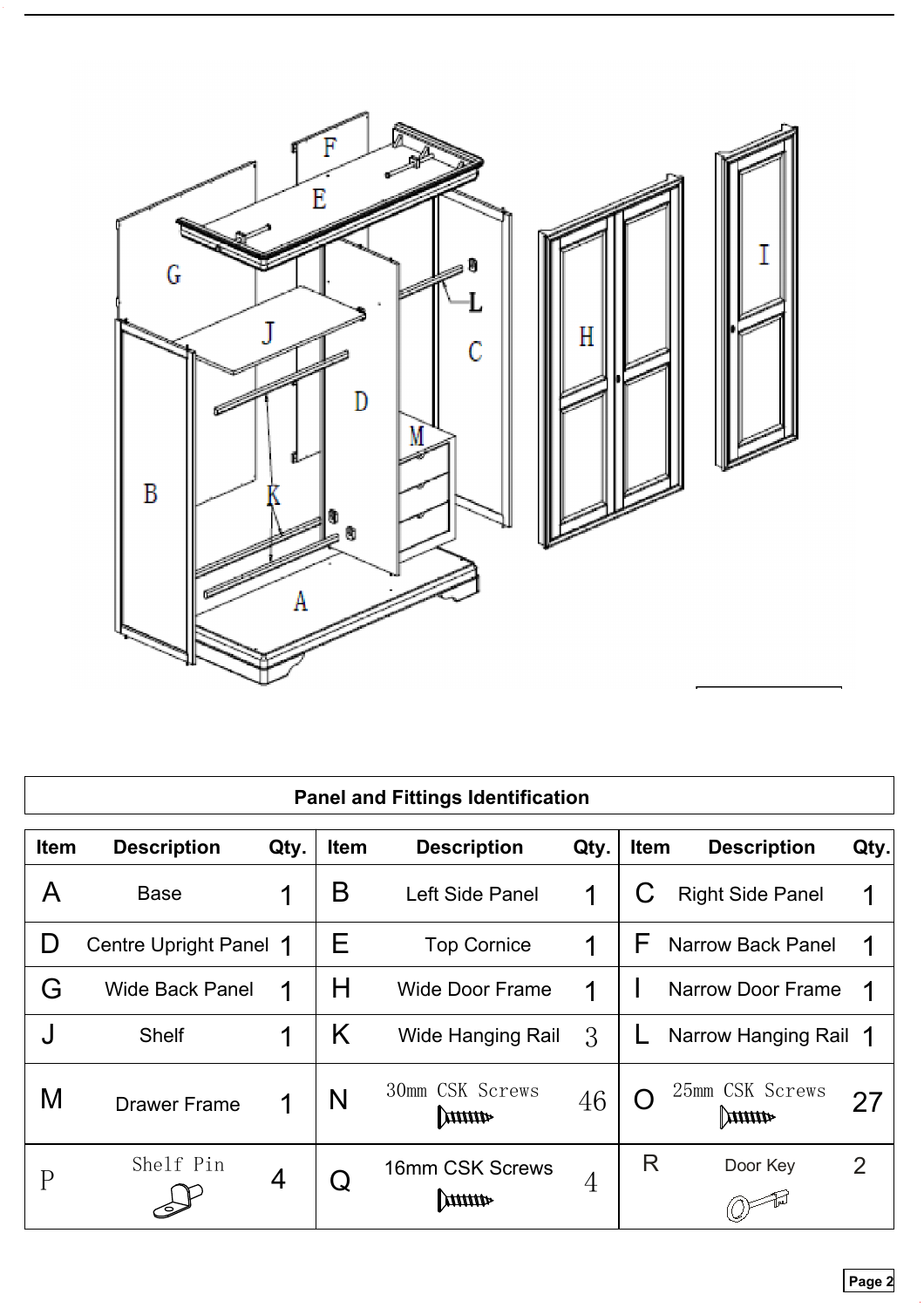

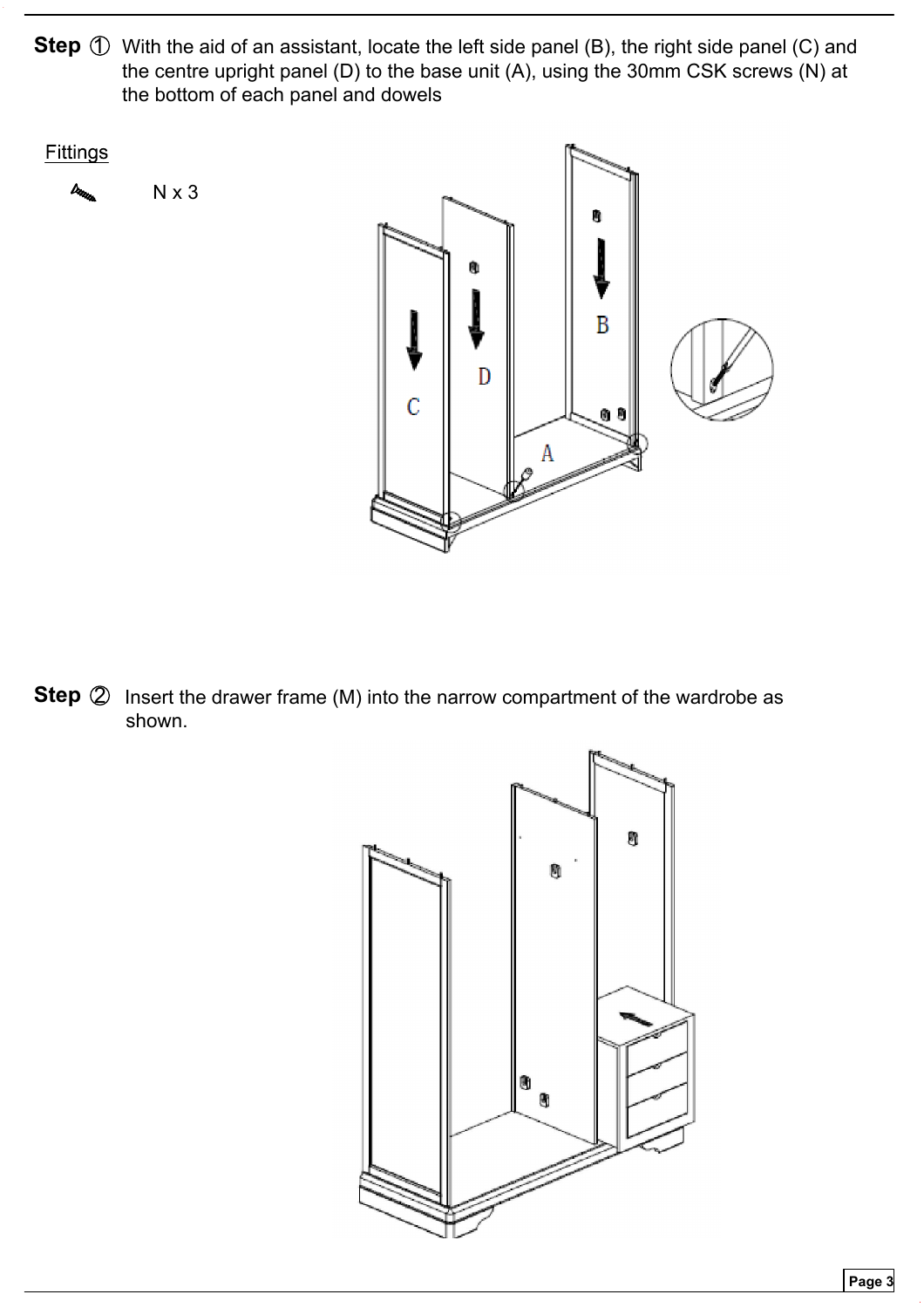

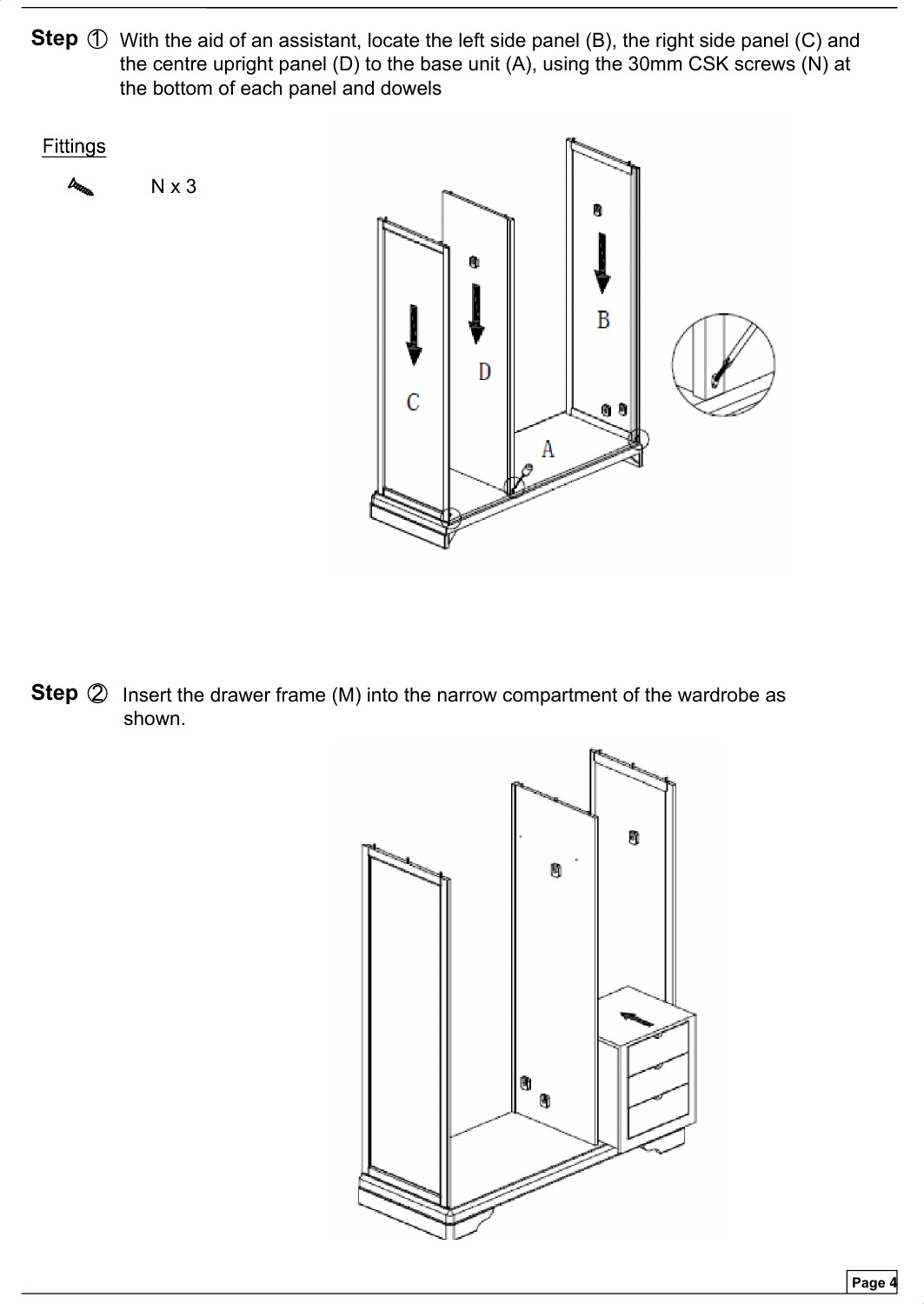

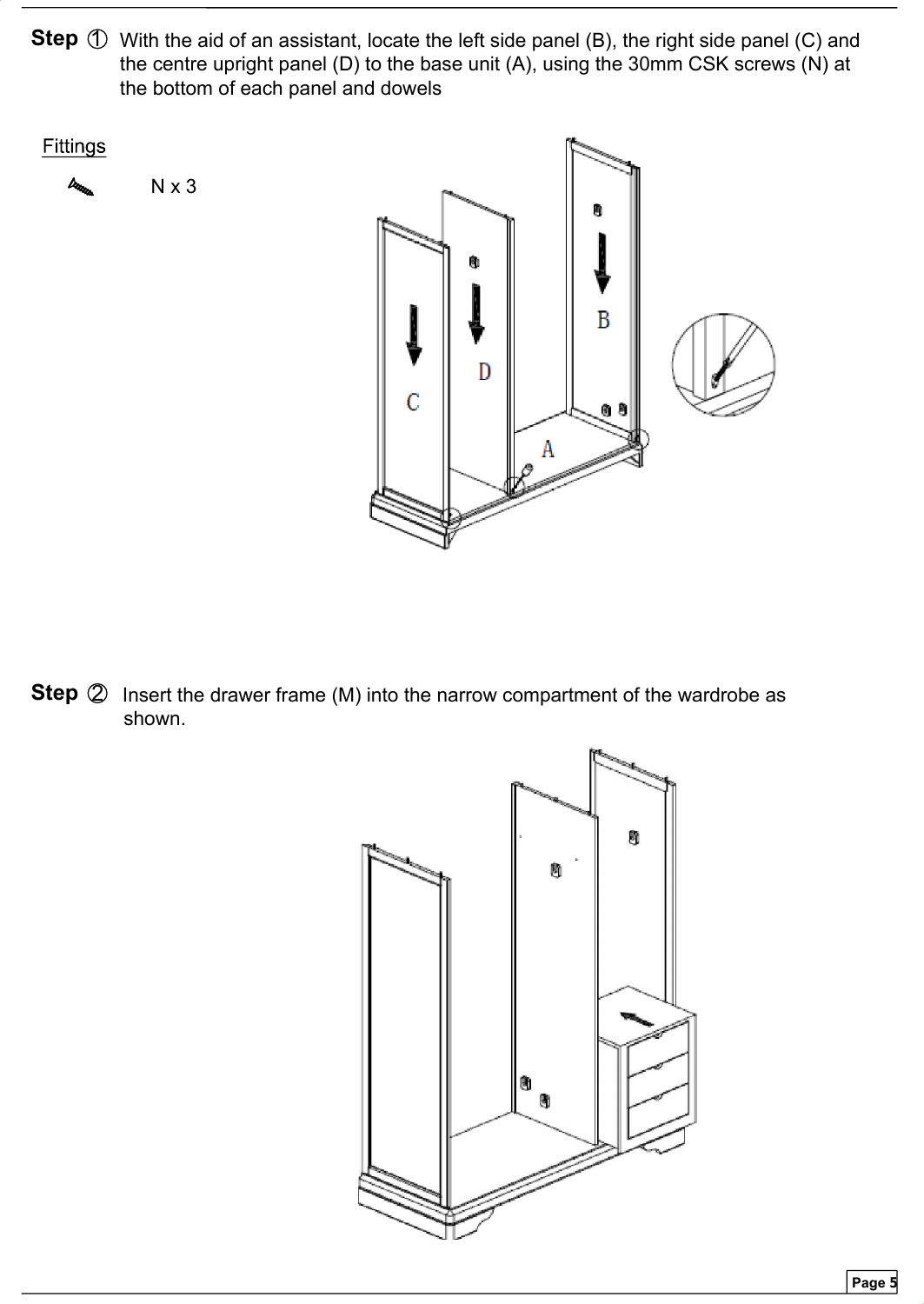

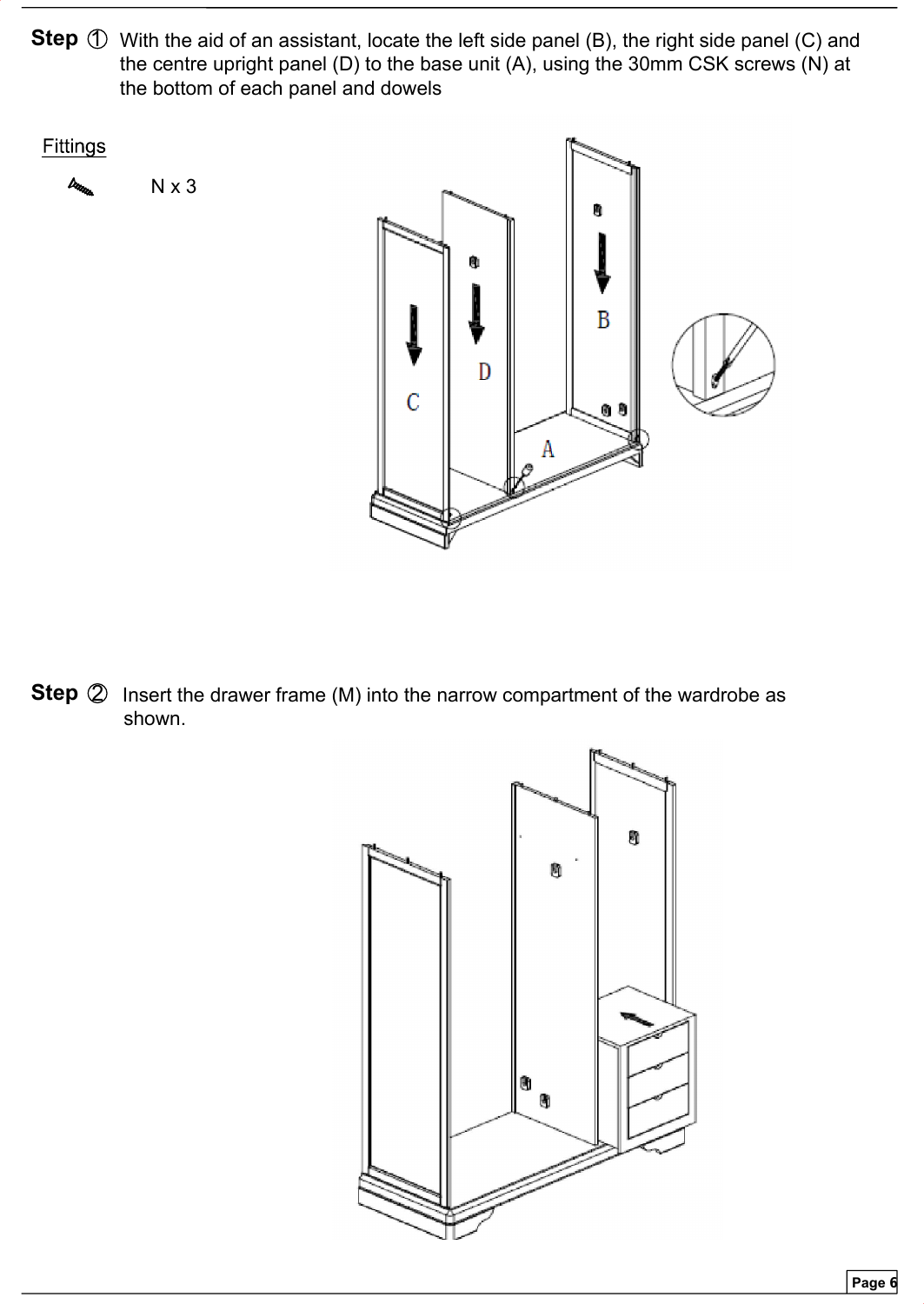

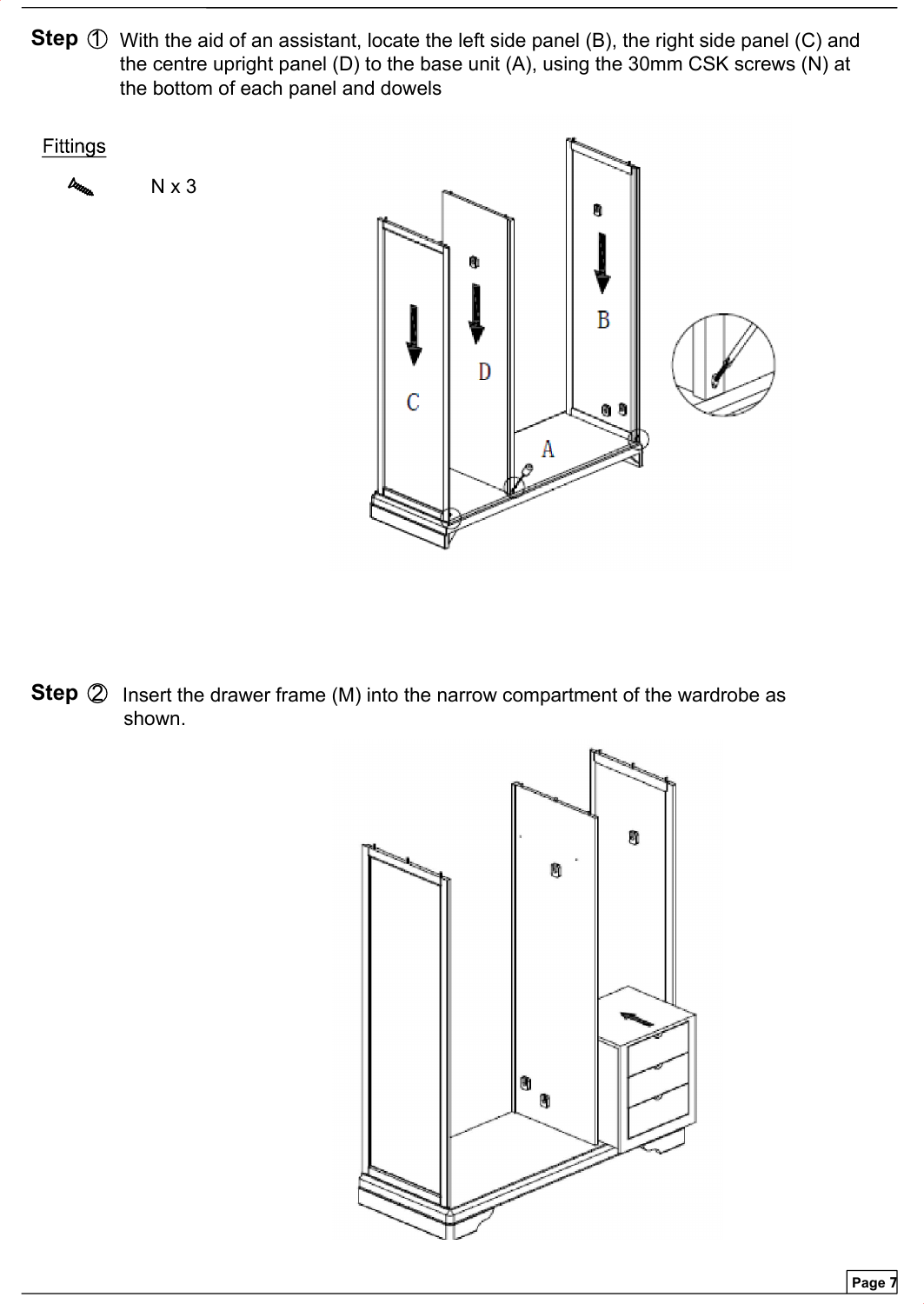

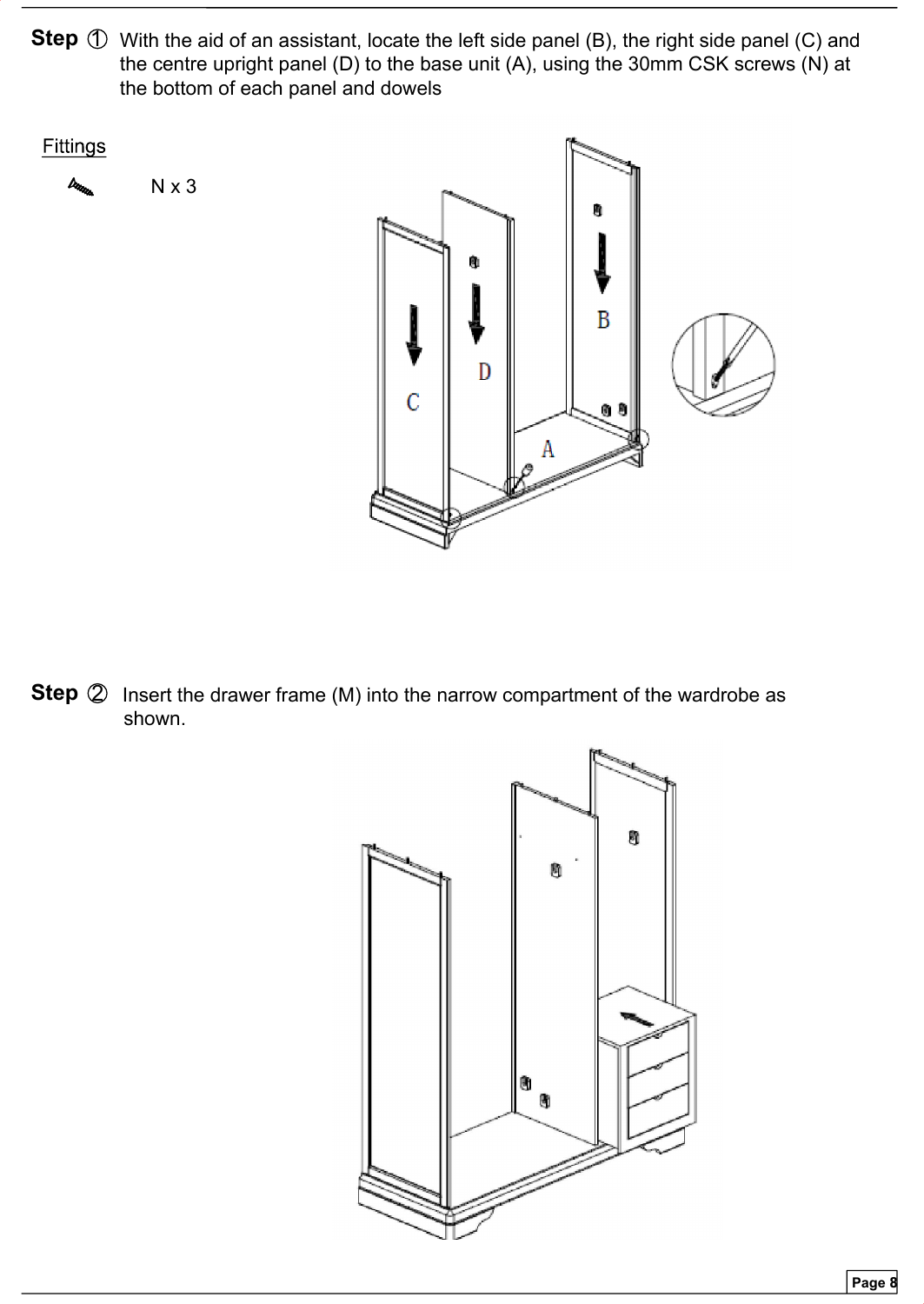**Step 3 IMPORTANT NOTE: PLEASE ENSURE THE DOORS ARE UNLOCKED PRIOR TO ASSEMBLY** With the aid of an assistant, locate the wide door frame (H) onto the wardrobe and locate the narrow door frame (I) onto the wardrobe as shown.



**Step** 4 With the aid of an assistant, locate the cornice (E) as shown. Secure using 30mm CSK screws (N), three for each panel and four into the top of the door frames.

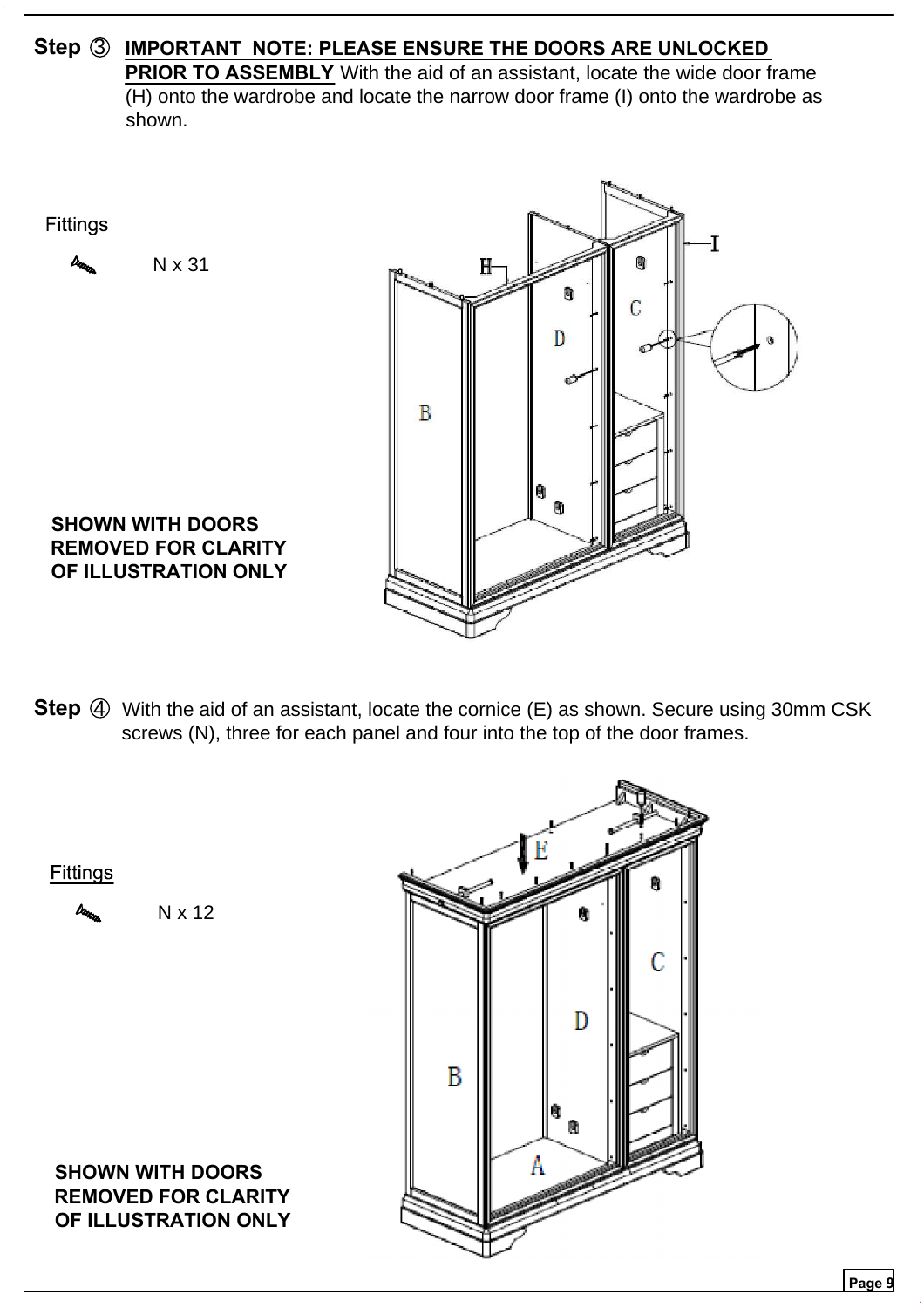**Step**  $\bigcirc$  Before attaching the back panels (F & G), move the wardrobe close to the position where it will be used. With uneven floors you may need to lean the wardrobe slightly left or slightly right to ensure that the doors remain square. With the help of an assistant, hold the wardrobe in position and secure the wide back panel (G) to the rear of the wardrobe. DO NOT SECURE TO THE CENTRE PANEL YET. Finally, secure the narrow back panel (F) noting that it overlaps the wide back panel. Tighten all 25mm CSK screws (O).



**Page**10

**Fittings** 

O x 27

**Step**  $\bigcirc$  Push fit the four shelf pins (P) at the desired heights. Locate the shelf (J) noting the 'Notched' corners as shown. Screw the screws (Q) into the underside of the shelf through the pins. Then push fit the hanging rail (K & L) to the hanging rail supports.

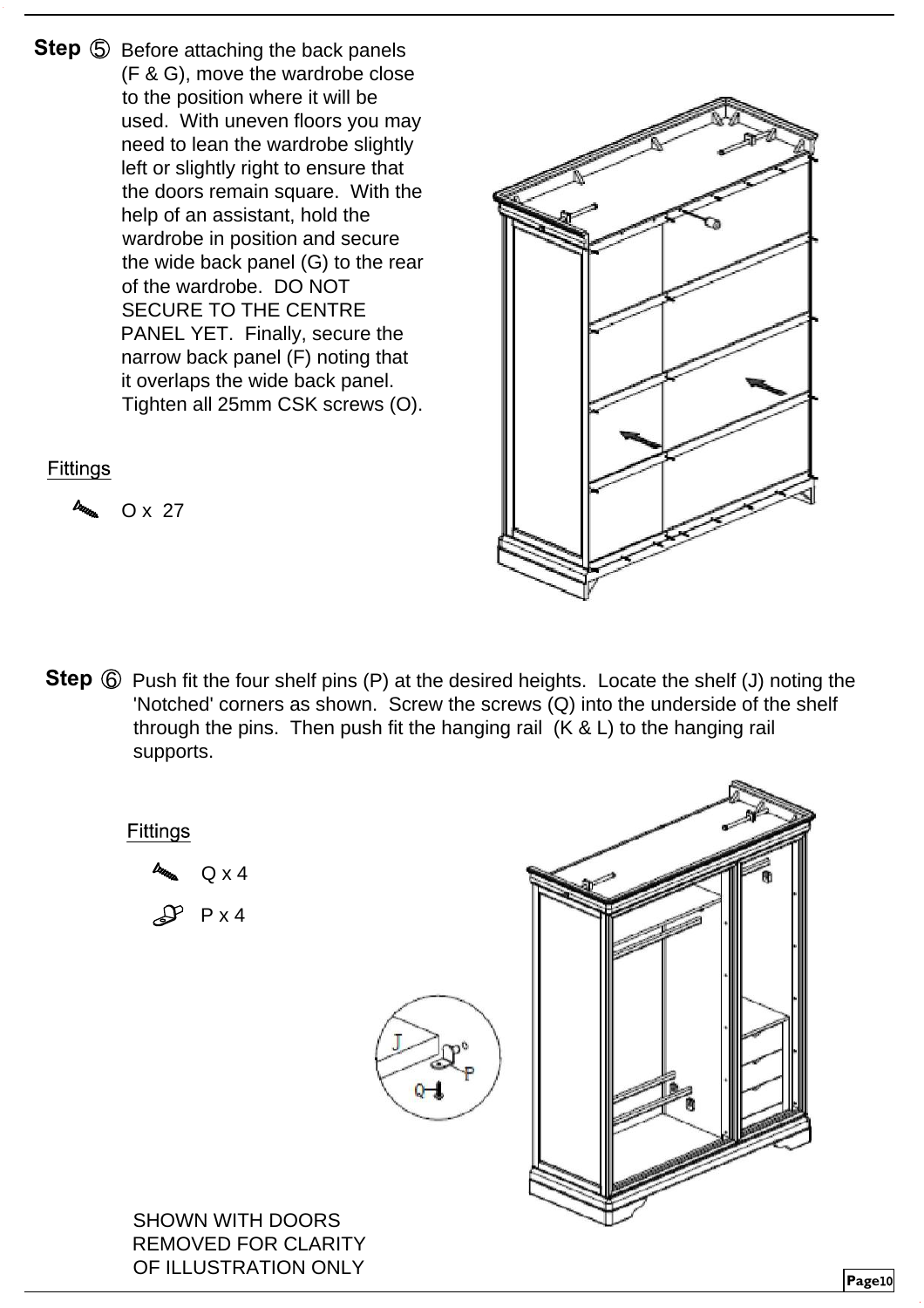**Step**  $\oslash$  Move the wardrobe into position and then check that the doors are aligned correctly. If necessary adjust the door hinges as shown below.